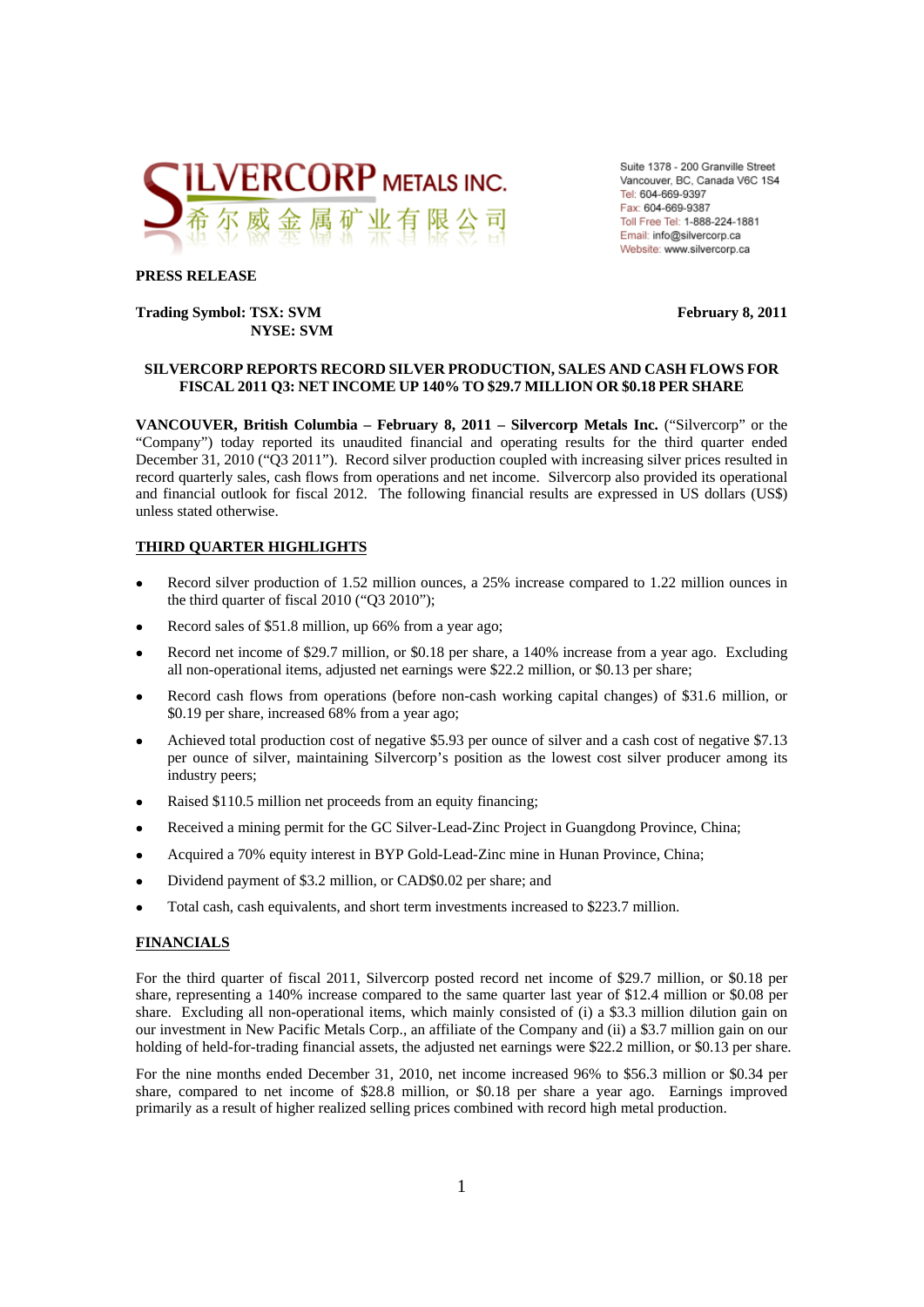Sales in the third quarter were a record high of \$51.8 million, up 66% from \$31.3 million in the same quarter last year. The increase was attributable to higher quantities of metals sold and higher realized selling prices for all metals produced by the Company. In Q3 2011, the Company sold 1.52 million ounces of silver, 18.8 million pounds of lead and 4.8 million pounds of zinc, representing an increase of 25%, 16%, and 8%, respectively, compared to 1.22 million ounces of silver, 16.2 million pounds of lead, and 4.5 million pounds of zinc in Q3 2010. The average realized selling prices for silver, lead, and zinc increased to \$20.36/oz., \$0.89/lb., and \$0.70/lb., respectively, up by 57%, 17%, and 9%, respectively, compared with the metal prices realized in Q3 2010. Higher metal production and realized selling prices also resulted in revenue increasing by 58% to \$124.9 million for the nine months period ended December 31, 2010.

Cost of sales for the quarter was \$11.8 million, representing a 67% increase as the Company mined 40% more ore and milled 79% more ore compared to the same quarter last year. For the nine months period ended December 31, 2010 and 2009, cost of goods sold were \$31.8 million and \$19.0 million, respectively. The cost of goods sold increased correspondingly with higher sales.

Gross profit margin for the quarter was 77%, unchanged from the prior year. The gross profit margin did not increase in line with metal prices, mainly due to the change in production mix compared to the same quarter last year. We successfully increased production at the HPG, LM, and TLP mines which have lower head grades relative to the Ying mine. In Q3 2011, 19% of Silvercorp's silver production was from the HPG, LM and TLP mines compared with 11% in Q3 2010. For the nine months ended December 31, 2010 and 2009, gross profit margin was 75% and 76%, respectively.

In Q3 2011, the Company generated \$31.6 million of cash flows from operating activities before non-cash working capital changes, representing a 68% increase from Q3 2010. For the nine months ended December 31, 2010, cash flows from operating activities, before changes in non-cash working capital, was \$71.9 million, a 58% improvement from the same period last year.

The Company ended the quarter with \$223.7 million in cash and short term investments, and working capital of \$209.3 million. During the quarter the company paid \$3.2 million in dividends, \$11.3 million in capital expenditures, and raised \$110.5 million net proceeds from an equity financing.

#### **OPERATIONS**

In Q3 2011, Silvercorp achieved record silver production of 1.52 million ounces, up 25% from a year ago. Total ore mined also increased 40% to a record 167,213 tonnes. For the nine months ended December 31, 2010, the Company mined 466,639 tonnes of ore, a 43% increase from the same period last year of 325,720 tonnes. Increased production from the TLP, HPG, and LM mines contributed to the record mine production.

A total of 161,528 tonnes of ore was milled in the quarter, representing a 79% increase compared to 90,460 tonnes of ore milled in the same quarter last year. During the nine months ended December 31, 2010, 461,270 tonnes of ore was milled, up 68% compared to 273,974 tonnes last year. The increased mill throughput was achieved as the second mill at the Ying Mining Camp commenced operations at the beginning of 2010, which increased our total milling capacity to 2,500 tonnes per day, providing room to accommodate future mine production growth.

Consolidated total production cost per ounce of silver was negative \$5.93 and the cash cost per ounce of silver was negative \$7.13, up approximately 10% compared to the total production costs and cash production costs per ounce of silver of negative \$6.87 and negative \$7.73, respectively, in same quarter last year. Cost increased mainly because of the relatively lower head grades compared to a year ago, offset by higher realized base metal prices. During the nine months ended December 31, 2010, the consolidated total production cost and cash costs per ounce of silver were negative \$5.46 and negative \$6.60, respectively, compared to negative \$5.61 and negative \$6.40 a year ago.

On a quarterly basis, cash mining cost decreased from \$48.93 per tonne last year to \$48.30 per tonne, but increased from \$40.36 in Q2 2011. The increase resulted from (i) higher utility costs as diesel was used to generate additional electricity to support the increased production and as backup for power shortages, (ii) higher labour costs from the increase of year-end bonus accrual and (iii) higher material costs as more steel and other supplies were used in mine preparation and development.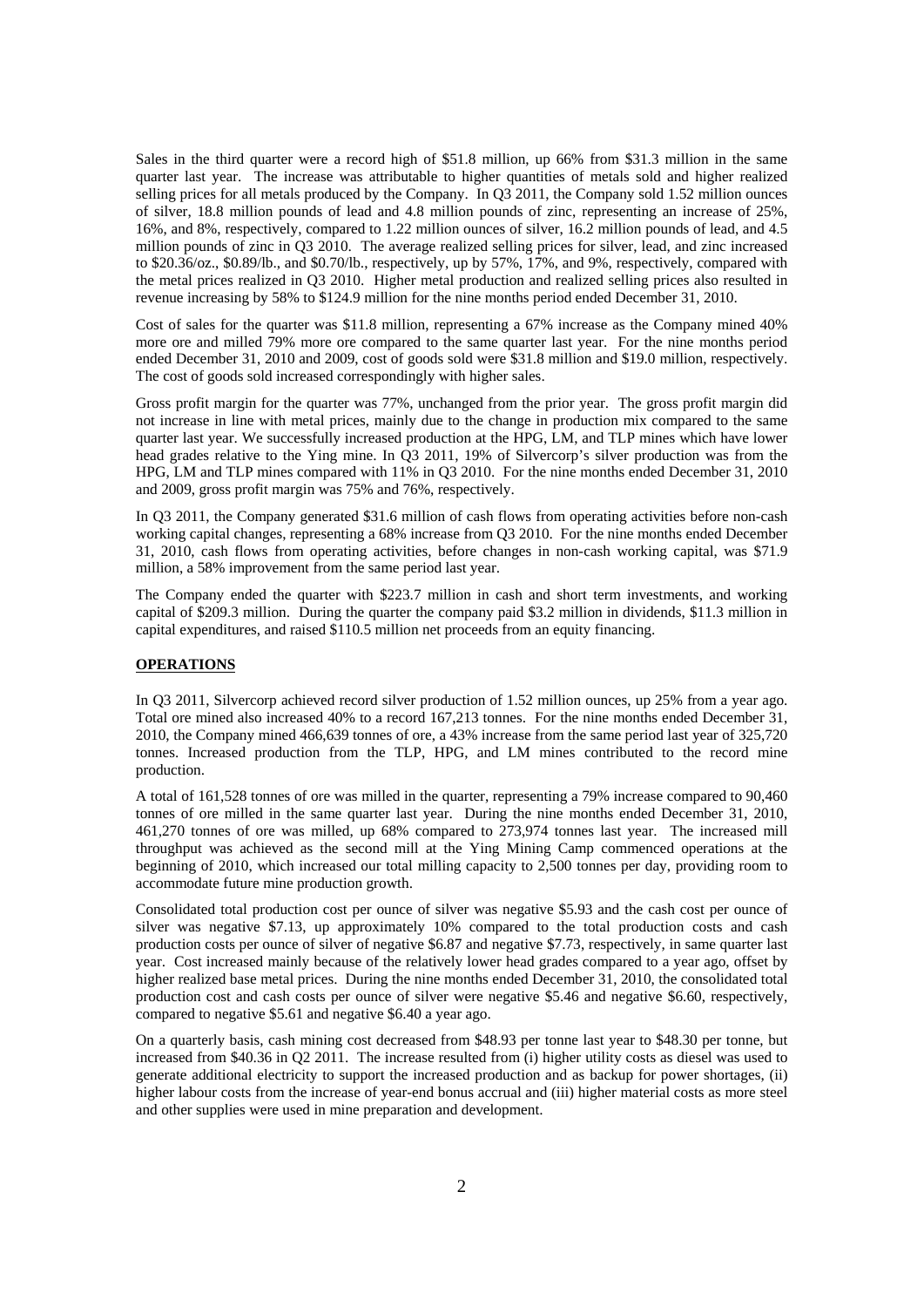| <b>Table 1: Total Operational Results</b>          | Q3 2011     | Q2 2011      | Q1 2011     | O <sub>4</sub> 2010 | Q3 2010   |
|----------------------------------------------------|-------------|--------------|-------------|---------------------|-----------|
|                                                    | $31-Dec-10$ | $30-Sept-10$ | $30-Jun-10$ | $31-Mar-10$         | 31-Dec-09 |
| Ore Mined (tonne)                                  |             |              |             |                     |           |
| Direct Smelting Ore (tonne)                        | 3,711       | 3,065        | 3,426       | 2,485               | 3,428     |
| Ore to be milled <i>(tonne)</i>                    | 163,502     | 151,380      | 141,556     | 78,549              | 115,907   |
|                                                    | 167,213     | 154,445      | 144,982     | 81,034              | 119,335   |
| Run of Mine Ore (tonne)                            |             |              |             |                     |           |
| Direct Smelting Ore (tonne)                        | 3,711       | 3.065        | 3,426       | 2,485               | 3,428     |
| Ore Milled (tonne)                                 | 157,817     | 147,488      | 145,763     | 131,436             | 87,032    |
|                                                    | 161,528     | 150,553      | 149,189     | 133,921             | 90,460    |
| Mining costs per tonne of ore mined $(\$)$         | 58.28       | 49.12        | 48.61       | 57.06               | 57.81     |
| Cash Mining Cost per tonne of ore mined $(\$)$     | 48.30       | 40.36        | 40.33       | 47.36               | 48.93     |
| Non Cash Mining Cost per tonne of ore mined $(\$)$ | 9.98        | 8.76         | 8.28        | 9.70                | 8.88      |
|                                                    |             |              |             |                     |           |
| Head Grade of Run of Mine Ore                      |             |              |             |                     |           |
| Silver (gram/tonne)                                | 330.0       | 312.0        | 326.3       | 303.8               | 440.8     |
| Lead $(\% )$                                       | 5.7         | 5.6          | 6.1         | 5.7                 | 8.3       |
| Zinc $(\%)$                                        | 1.8         | 1.9          | 2.0         | 1.6                 | 3.0       |
| Total Production Cost per ounce of Silver $(\$)$   | (5.93)      | (5.17)       | (5.21)      | (4.61)              | (6.87)    |
| Total Cash Cost per ounce of Silver $(\$)$         | (7.13)      | (6.30)       | (6.31)      | (5.64)              | (7.73)    |
| <b>Metal Sales</b>                                 |             |              |             |                     |           |
| Silver (in thousands of ounce)                     | 1,523       | 1,343        | 1,387       | 1.079               | 1,220     |
| Lead (in thousands of pound)                       | 18,795      | 17,028       | 18,803      | 14,921              | 16,211    |
| Zinc (in thousands of pound)                       | 4,791       | 3,869        | 4,431       | 2,747               | 4,454     |

Silvercorp's total operational results for the past five quarters are summarized at Table 1 below:

In Q3 2011, 81% of Silvercorp's silver production was from the Ying Mine (89% in Q3 2010). The operational results for the past five quarters at the **Ying Mine** are summarized at Table 2 below:

| Table 2: Ying Mine Operational Results             | Q3 2011   | O <sub>2</sub> 2011 | O1 2011         | O <sub>4</sub> 2010 | Q3 2010      |
|----------------------------------------------------|-----------|---------------------|-----------------|---------------------|--------------|
|                                                    | 30-Dec-10 | $30-Sept-10$        | $30$ -Jun- $10$ | 31-Mar-10           | $31$ -Dec-09 |
| Ore Mined (tonne)                                  |           |                     |                 |                     |              |
| Direct Smelting Ore (tonne)                        | 3,640     | 3,017               | 3,339           | 2,418               | 3,357        |
| Ore to be milled (tonne)                           | 82,101    | 82,187              | 79,873          | 54,174              | 82,711       |
|                                                    | 85,741    | 85,204              | 83,212          | 56,592              | 86.068       |
| Run of Mine Ore (tonne)                            |           |                     |                 |                     |              |
| Direct Smelting Ore (tonne)                        | 3,640     | 3,017               | 3,339           | 2.418               | 3,357        |
| Ore Milled (tonne)                                 | 81,700    | 79,995              | 81,898          | 70,214              | 70,776       |
|                                                    | 85,340    | 83,012              | 85,237          | 72,632              | 74,133       |
| Mining costs per tonne of ore mined $(\$)$         | 64.12     | 54.79               | 55.10           | 57.50               | 56.90        |
| Cash Mining Cost per tonne of ore mined $(\$)$     | 49.85     | 42.66               | 43.83           | 45.60               | 45.75        |
| Non Cash Mining Cost per tonne of ore mined $(\$)$ | 14.27     | 12.13               | 11.27           | 11.84               | 11.15        |
| Head Grade of Run of Mine Ore                      |           |                     |                 |                     |              |
| Silver (gram/tonne)                                | 499.0     | 461.0               | 470.5           | 429.3               | 488.5        |
| Lead $(%$                                          | 8.3       | 7.9                 | 8.1             | 7.6                 | 9.0          |
| Zinc $(\% )$                                       | 2.9       | 2.8                 | 2.8             | 2.8                 | 3.4          |
| Total Production Cost per ounce of Silver $(\$)$   | (7.67)    | (6.94)              | (5.83)          | (6.14)              | (7.47)       |
| Total Cash Cost per ounce of Silver $(\$)$         | (8.76)    | (7.99)              | (6.80)          | (7.26)              | (8.36)       |
| <b>Metal Sales</b>                                 |           |                     |                 |                     |              |
| Silver (in thousands of ounce)                     | 1,241     | 1,095               | 1,147           | 836                 | 1,086        |
| Lead (in thousands of pound)                       | 14,862    | 13,486              | 14,230          | 11,097              | 14,327       |
| Zinc (in thousands of pound)                       | 3,954     | 3,275               | 3,605           | 2,747               | 4,038        |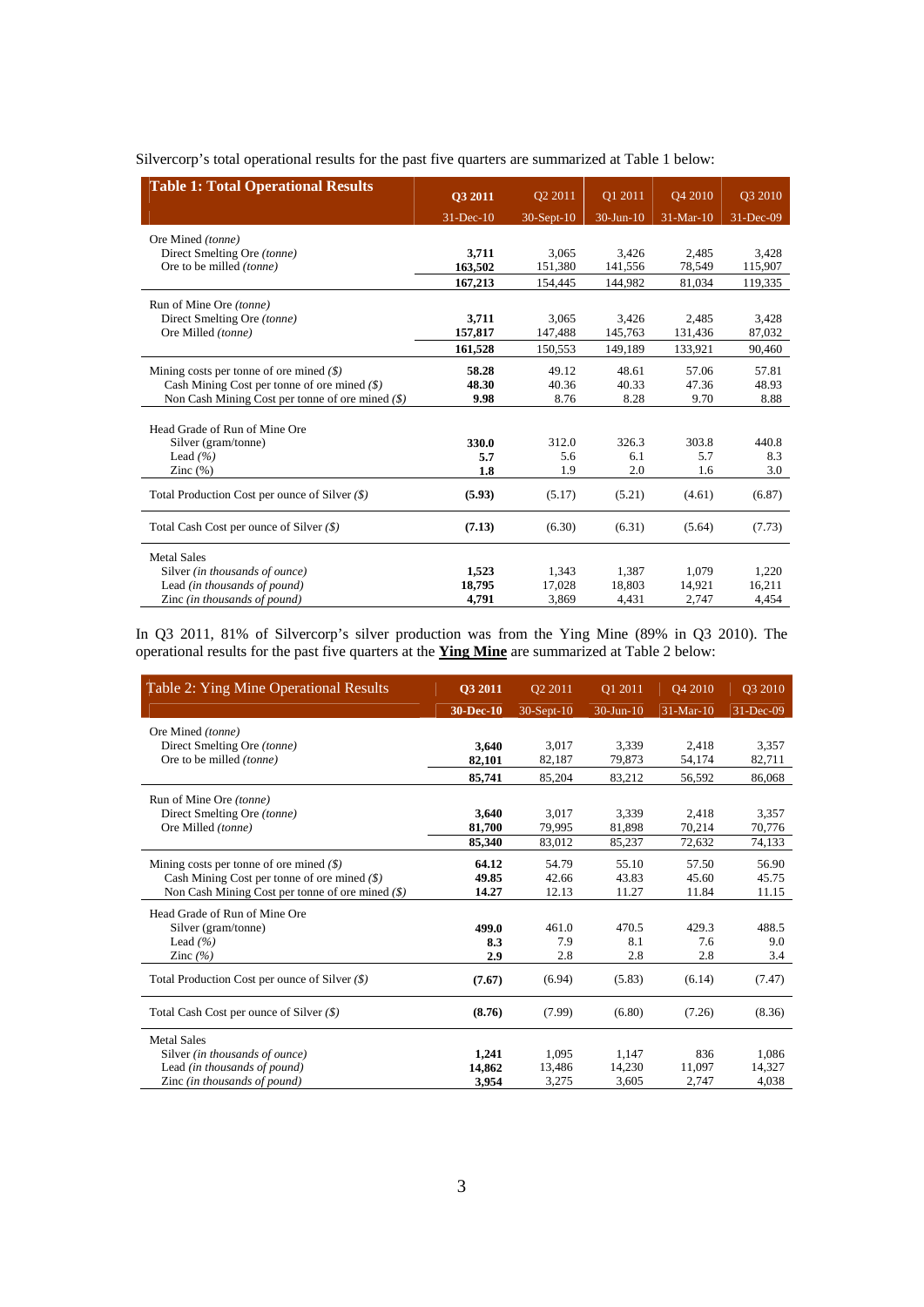#### **EXPLORATION AND PROJECT DEVELOPMENT**

#### *Ying Mining Camp, Henan Province, China*

In Q3 2011, the Ying Mining Camp incurred exploration and development expenditures of \$6.1 million. These expenditures were mainly used to delineate and upgrade mineral resources by tunnelling and diamond drilling, and to build shafts, declines and raises. A total of 18,240 metres of tunnel, 40,386 metres of diamond drilling and 443 metres of shafts, declines and raises were completed.

This underground drilling program discovered 18 new veins at the TLP Mine and 12 new veins at the LM Mine with numerous high grade pockets identified. Furthermore, many existing veins in the Ying Mining Camp were also substantially extended to down dip and along striking directions. It is expected that those new discoveries will add resources/reserves that will either extend the life of the mine or increase the current mining capacity as many of those pockets are close to the existing mining tunnels and can be quickly developed into mining stopes.

#### *GC Project, Guangdong Province, China*

In Q3 2011, the GC project in the Guangdong Province received its 30 year mining permit, issued by the Ministry of Land and Resources of China. The permit was issued on the terms applied for, covering the entire 5.52 square kilometre area of the GC Project and allows for the operation of an underground mine to produce silver, lead and zinc ore.

#### *BYP Project, Hunan Province, China*

In Q3 2011, Silvercorp announced the acquisition of a 70% equity interest in Yunxiang Mining Co. Ltd. ("Yunxiang"), a private mining company in Hunan Province, China. Yunxiang's primary asset is the BYP Gold-Lead-Zinc mine (the "BYP mine"), located 220 km, or a 3 hour drive, southwest of Changsha, the capital city of Hunan Province, China. The total cost of the share purchase and the joint venture capital investment is approximately US\$33 million. The transaction successfully closed subsequent to the end of the quarter.

#### *Silvertip Project, British Columbia, Canada*

In Q3 2011, Silvercorp completed the 2010 surface drilling program on the Silvertip silver-lead-zinc project in northern British Columbia, Canada. A total of 10,913 metres has been drilled from 36 holes. The 2010 drilling program has successfully defined and updated the silver-lead-zinc resources on extensions to the east and south of the main ore body. A new resource estimate is currently underway. Silvercorp also conducted a 4,113 line kilometers VTEM airborne geophysical survey over an area of 367 square kilometres and completed certain studies and reports required for a B.C. Small Mine Permit application. A total of \$8.3 million in capital expenditures were incurred on the Silvertip project as of December 31, 2010, of which \$6.3 million was for exploration and permitting and \$2.0 million was for camp and infrastructure.

#### **OUTLOOK FOR THE FORTH QUARTER OF FISCAL YEAR 2011**

During the first nine months of fiscal year 2011, Silvercorp produced 4.25 million ounces of silver, at a cash cost of negative \$6.60 per ounce, net of by-product credits. The Company also produced 54.6 million pounds of lead and 13.1 million pounds of zinc during the nine month period. Silvercorp expects to meet or exceed its forecast to produce 5.3 million ounces of silver for its fiscal year ending March 31, 2011.

#### **OUTLOOK FOR THE FISCAL YEAR 2012**

#### **Production in China**

From the four mines at the Ying Mining Camp production is expected to increase to 600,000 tonnes of ore at a grade of 325g/t silver, 0.4g/t gold, 6% lead and 1.9% zinc, yielding 5.6 million ounces of silver, 4,000 ounces of gold, and 90 million pounds of lead and zinc. Total production costs will remain unchanged at approximately \$75 per tonne of ore.

The BYP mine is expected to commence production in the first quarter of fiscal year 2012 and is expected to mine and mill 130,000 tonnes of ore at a grade of 7  $g/t$  gold, yielding approximately 26,000 ounces of gold at an estimated total production cost of \$28 per tonne of ore.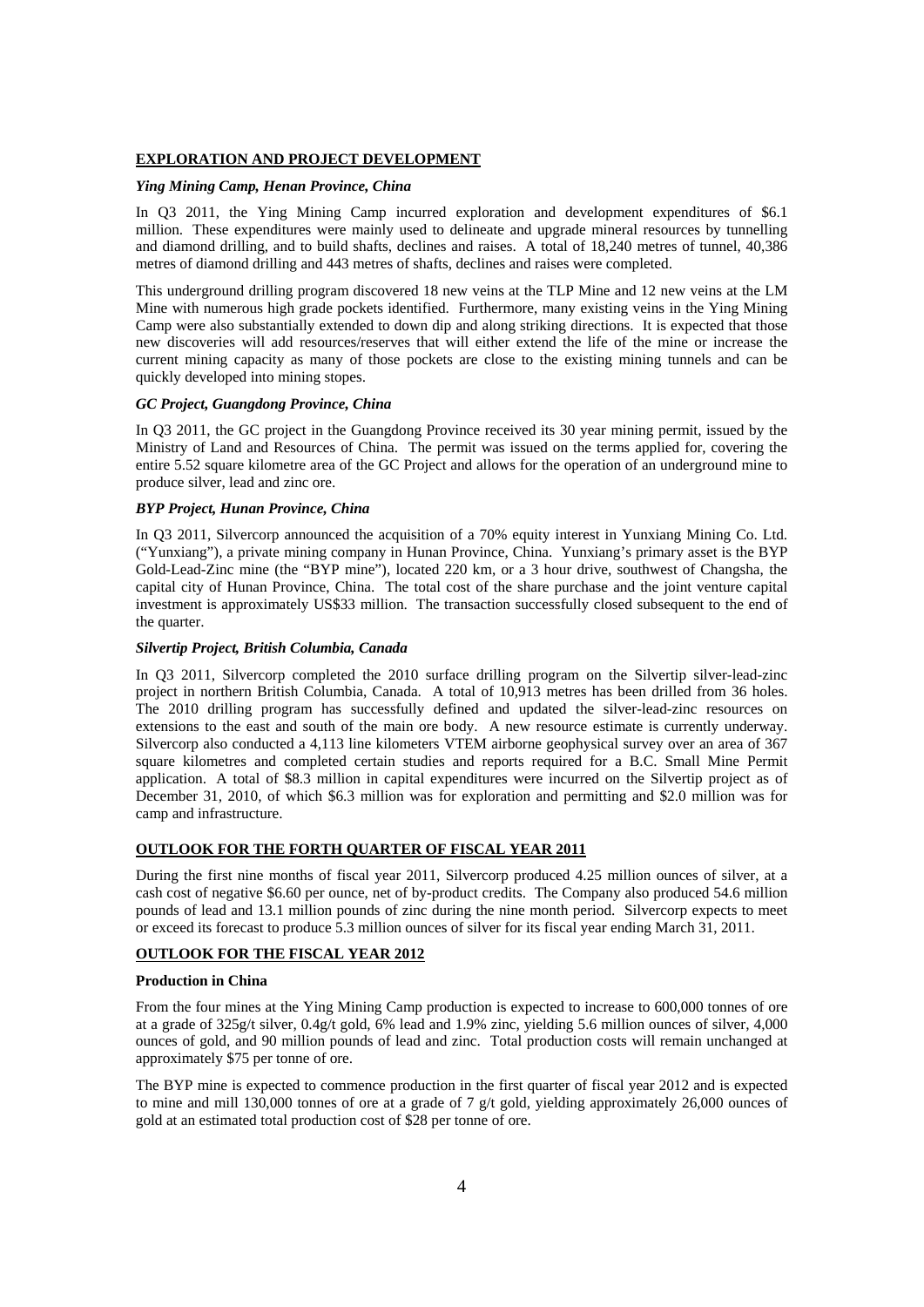#### **Budgets for mill construction, mine development and exploration of three projects in China**

The total capital expenditures for the three projects in China are estimated at \$67 million for fiscal 2012, which include capital expenditures of \$53 million for mine development, mill construction, and other capital items (e.g. surface facilities, roads, land usage rights, and reporting) and exploration expenditures of \$14 million to complete a 241,000 metre surface and underground drilling program. The budget estimate is based on the contracts on hand, designs by qualified Chinese engineering firms, and the Company's past operation experience in China. The details for each project are as follows:

#### *The Ying Mining Camp*

- The capital expenditures for the Ying, TLP, LM and HPG mines and central mill are budgeted at \$18.5 million which includes several vertical shafts, declines and raises totaling 7,000 metres (\$5.6 million), 40,000 metres of horizontal tunnels for development and mining exploration (\$7 million), 1,500 metres of ramps (\$1.2 million), a new tailing facility (\$2 million), and equipment as well as surface facilities (\$2.7 million).
- The exploration expenditure for a 171,000 metre underground drilling program at the four mines of the Ying Camp is estimated to be \$8.5 million.

#### *The GC Project*

- The capital expenditures for fiscal 2012 are budgeted at \$22.5 million, which includes a 1,500 tonne per day mill and tailing dam (\$12 million), land-usage rights (\$5 million), a 1,500 metre ramp (\$1.2 million), a 500 metre shaft (\$1.5 million) and surface facilities (\$2.8 million). By the end of fiscal 2012, it is expected that the GC project will achieve a 700 tonne per day mining capacity and a 1,500 tonne per day milling capacity. In order to bring the project into full mining production of 1,500 tonnes per day, further capital expenditures will be required for fiscal 2013 which are expected to be partially financed through cash flows generated from the GC project.
- As the Company has successfully obtained its mining permit for the GC project, drilling will resume in fiscal 2012. A 20,000 metre surface diamond drilling program is budgeted at \$2.5 million.

#### *The BYP Mine*

- The capital expenditures for fiscal 2012 are budgeted at \$12 million. In order to achieve an initial mining and milling capacity of 400 tonnes per day, or a total of 130,000 tonnes of ore for fiscal 2012, the Company will upgrade the existing 400 tonne per day floatation mill (\$1.5 million), build a cement back-filling facility (\$1.5 million), complete about 7,000 metres of mine development tunnels (\$1.5 million), and acquire land usage rights and build surface facilities including roads, an office, accommodations and a laboratory (\$2.5 million), for a total of \$7 million of capital expenditures. In addition, to achieve a production capacity of 1,000 tonnes per day starting in fiscal 2013, the Company will spend \$5 million to expand the 400 tonne per day mill to a 1,000 tonne per day capacity (\$3.0) million) and develop 1,500 metres of ramp and access tunnels (\$2 million) to allow mechanized mining in the future.
- The exploration expenditures for a 50,000 metre underground and surface drilling program are estimated to cost \$3 million.

#### **Silvertip project in Canada**

The Company has budgeted \$2 million to complete the ongoing environmental assessment study, to prepare and submit an application for a Small Mine Permit, and to complete a feasibility study for the project.

In addition to the aggressive exploration program carried out by the Company to grow the resources and reserves in its operating projects, Silvercorp continually seeks acquisition opportunities in China and other jurisdictions.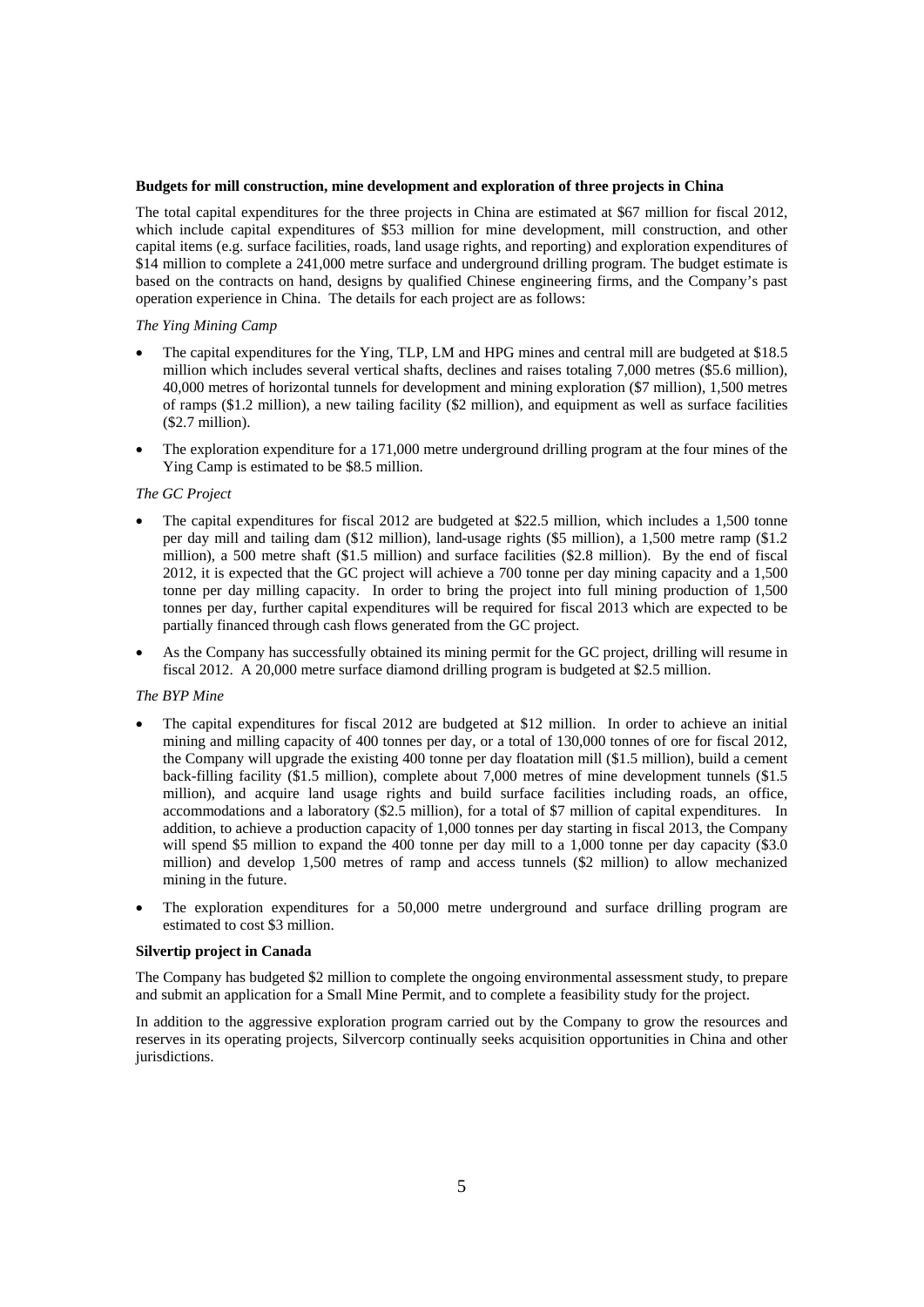#### **CONFERENCE CALL AND WEBCAST INFORMATION**

A conference call and live audio webcast to discuss these results is scheduled as follows:

| Date:               | Wednesday, February 9, 2011                            |
|---------------------|--------------------------------------------------------|
| Time:               | $8:00$ am PT $(11:00$ am ET)                           |
| Dial-In Number:     | 1-612-234-9959                                         |
| Live audio webcast: | www.silvercorp.ca (click on the link on the home page) |
|                     | Playback webcast can be accessed at: www.silvercorp.ca |

#### **About Silvercorp Metals Inc.**

Silvercorp Metals Inc. is engaged in the acquisition, exploration, development and mining of high-grade silver-related mineral properties in China and Canada. Silvercorp is the largest primary silver producer in China through the operation of the four silver-lead-zinc mines at the Ying Mining Camp in the Henan Province of China. Silvercorp is currently building the GC silver-lead-zinc project in Guangdong Province as its second China production base and foothold, and this will be followed by the third production foothold at the recently acquired BYP gold-lead-zinc project in Hunan Province. In Canada, Silvercorp is preparing to apply for a Small Mine Permit for the Silvertip high grade silver-lead-zinc mine project in northern British Columbia to provide a further platform for growth and geographic diversification. The Company's shares are traded on the New York Stock Exchange and Toronto Stock Exchange and are included as a component of the S&P/TSX Composite and the S&P/TSX Global Mining Indexes.

**For further information:** SILVERCORP METALS INC., Rui Feng, Chairman & CEO and Lorne Waldman, Corporate Secretary, Phone: (604) 669-9397, Fax: (604) 669-9387, Toll Free 1(888) 224-1881, Email: info@silvercorp.ca, Website: www.silvercorp.ca.

#### **CAUTIONARY DISCLAIMER -- FORWARD LOOKING STATEMENTS**

Certain of the statements and information in this press release constitute "forward-looking statements" within the meaning of the United States Private Securities Litigation Reform Act of 1995 and "forward-looking information" within the meaning of applicable Canadian provincial securities laws. Any statements or information that express or involve discussions with respect to predictions, expectations, beliefs, plans, projections, objectives, assumptions or future events or performance (often, but not always, using words or phrases such as "expects", "is expected", "anticipates", "believes", "plans", "projects", "estimates", "assumes", "intends", "strategies", "targets", "goals", "forecasts", "objectives", "budgets", "schedules", "potential" or variations thereof or stating that certain actions, events or results "may", "could", "would", "might" or "will" be taken, occur or be achieved, or the negative of any of these terms and similar expressions) are not statements of historical fact and may be forward-looking statements or information. Forward-looking statements or information relate to, among other things: the price of silver and other metals; the accuracy of mineral resource and mineral reserve estimates at the Company's material properties; the sufficiency of the Company's capital to finance the Company's operations; estimates of the Company's revenues and capital expenditures; estimated production from the Company's mines in the Ying Mining Camp; timing of receipt of permits and regulatory approvals; availability of funds from production to finance the Company's operations; and access to and availability of funding for future construction, use of proceeds from any financing and development of the Company's properties.

Forward-looking statements or information are subject to a variety of known and unknown risks, uncertainties and other factors that could cause actual events or results to differ from those reflected in the forward-looking statements or information, including, without limitation, risks relating to: fluctuating commodity prices; calculation of resources, reserves and mineralization and precious and base metal recovery; interpretations and assumptions of mineral resource and mineral reserve estimates; exploration and development programs; feasibility and engineering reports; permits and licences; title to properties; First Nations title claims and rights; property interests; joint venture partners; acquisition of commercially mineable mineral rights; financing; recent market events and conditions; economic factors affecting the Company; timing, estimated amount, capital and operating expenditures and economic returns of future production; integration of future acquisitions into the Company's existing operations; competition; operations and political conditions; regulatory environment in China and Canada; environmental risks; foreign exchange rate fluctuations; insurance; risks and hazards of mining operations; key personnel; conflicts of interest; dependence on management; internal control over financial reporting as per the requirements of the Sarbanes-Oxley Act; and bringing actions and enforcing judgments under U.S. securities laws.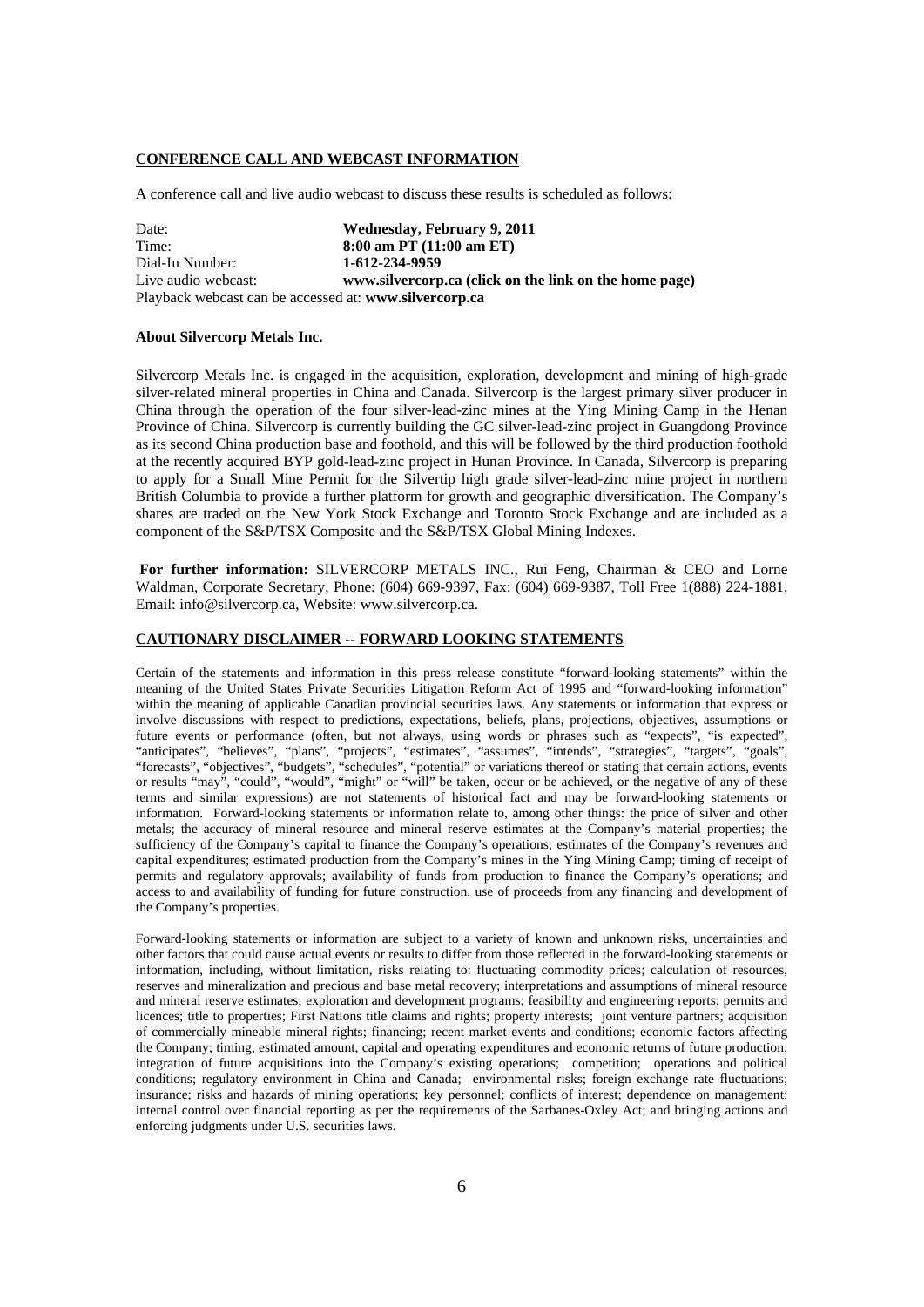This list is not exhaustive of the factors that may affect any of the Company's forward-looking statements or information. Forward-looking statements or information are statements about the future and are inherently uncertain, and actual achievements of the Company or other future events or conditions may differ materially from those reflected in the forward-looking statements or information due to a variety of risks, uncertainties and other factors, including, without limitation, those referred to in the Company's Annual Information Form for the year ended March 31, 2010 under the heading "Risk Factors". Although the Company has attempted to identify important factors that could cause actual results to differ materially, there may be other factors that cause results not to be as anticipated, estimated, described or intended. Accordingly, readers should not place undue reliance on forward-looking statements or information.

The Company's forward-looking statements and information are based on the assumptions, beliefs, expectations and opinions of management as of the date of this press release, and other than as required by applicable securities laws, the Company does not assume any obligation to update forward-looking statements and information if circumstances or management's assumptions, beliefs, expectations or opinions should change, or changes in any other events affecting such statements or information. For the reasons set forth above, investors should not place undue reliance on forwardlooking statements and information.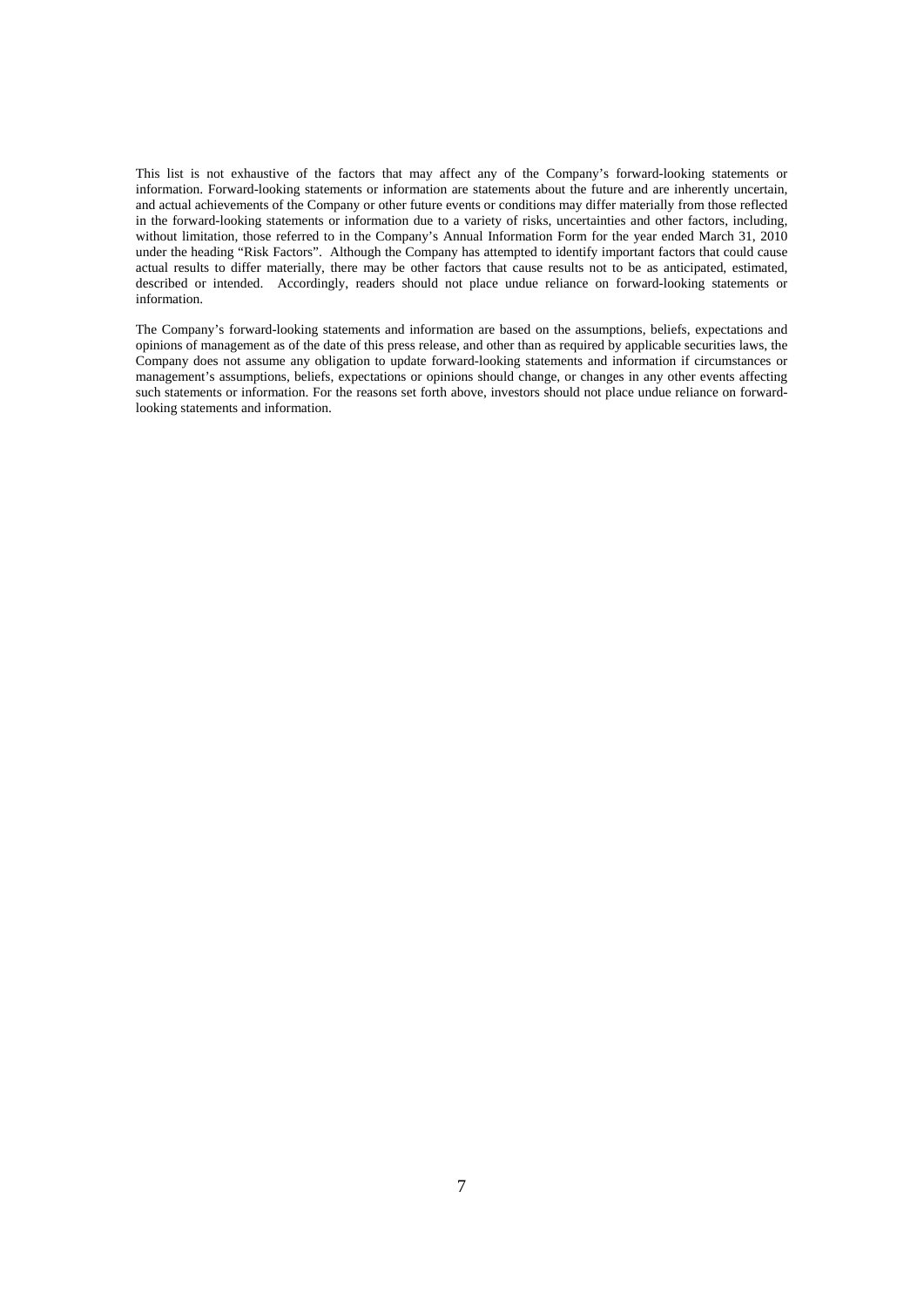## **Consolidated Balance Sheets - Unaudited**

*(Expressed in thousands of U.S. dollars)*

| <b>ASSETS</b><br><b>Current Assets</b>           | \$<br>196,428 |               |
|--------------------------------------------------|---------------|---------------|
|                                                  |               |               |
|                                                  |               |               |
| Cash and cash equivalents                        |               | \$<br>50,618  |
| Short term investments                           | 27,317        | 43,773        |
| Accounts receivable, prepaids and deposits       | 8,153         | 2,474         |
| Inventories                                      | 4,105         | 3,175         |
| Current portion of future income tax assets      | 359           | 112           |
| Amounts due from related parties                 | 49            | 138           |
|                                                  | 236,411       | 100,290       |
| Long term prepaids and deposits                  | 2,272         | 505           |
| Long term investments                            | 43,530        | 15,106        |
| <b>Restricted cash</b>                           | 79            | 78            |
| Plant and equipment                              | 33,744        | 29,024        |
| Mineral rights and properties                    | 158,155       | 133,248       |
| Future income tax assets                         | 1,125         | 1,203         |
|                                                  | \$<br>475,316 | \$<br>279,454 |
| <b>LIABILITIES</b>                               |               |               |
| <b>Current Liabilities</b>                       |               |               |
| Accounts payable and accrued liabilities         | \$<br>15,459  | \$<br>7,504   |
| Deposits received                                | 2,873         | 6,737         |
| Bank loan and notes payable                      |               | 1,465         |
| Current portion of asset retirement obligations  | 316           | 292           |
| Dividends payable                                | 3,511         | 3,238         |
| Income tax payable                               | 4,901         | 1,658         |
| Current portion of future income tax liabilities | 82            |               |
|                                                  | 27,142        | 20,894        |
| <b>Future income tax liabilities</b>             | 20,879        | 19,475        |
| <b>Asset retirement obligations</b>              | 2,552         | 2,357         |
|                                                  | 50,573        | 42,726        |
| Non-controlling interests                        | 29,308        | 21,738        |
| <b>SHAREHOLDERS' EQUITY</b>                      |               |               |
| Share capital                                    | 263,181       | 145,722       |
| <b>Contributed surplus</b>                       | 4,587         | 4,702         |
| <b>Reserves</b>                                  | 31,893        | 31,893        |
| Accumulated other comprehensive income           | 31,552        | 14,910        |
| <b>Retained earnings</b>                         | 64,222        | 17,763        |
|                                                  | 395,435       | 214,990       |
|                                                  | \$<br>475,316 | \$<br>279,454 |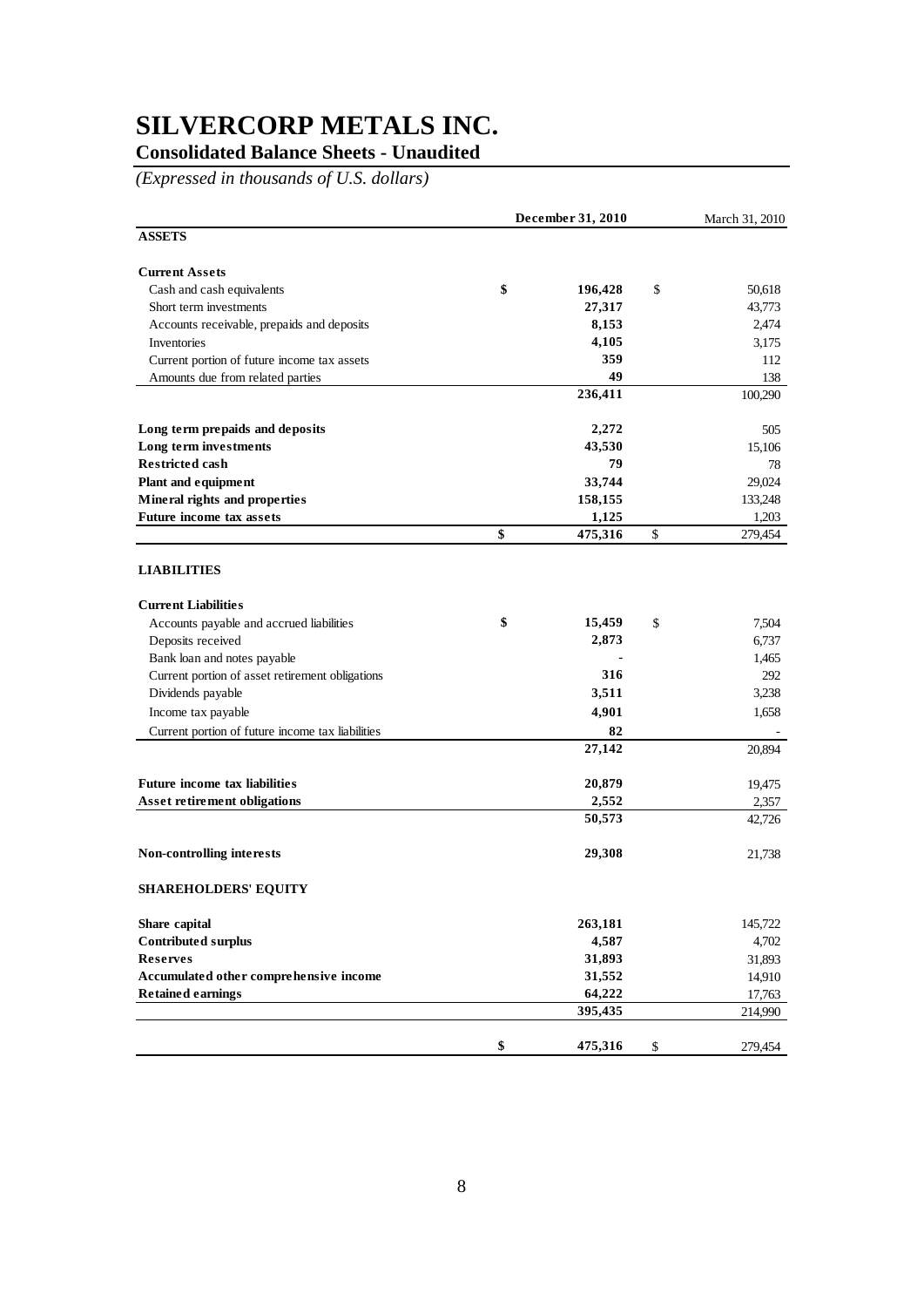### **SILVERCORP METALS INC. Consolidated Statements of Operations - Unaudited**

*(Expressed in thousands of U.S. dollars, except for per share figures)*

|                                                          | Three months ended December 31, |              | Nine months ended December 31, |              |  |
|----------------------------------------------------------|---------------------------------|--------------|--------------------------------|--------------|--|
|                                                          | 2010                            | 2009         | 2010                           | 2009         |  |
| <b>Sales</b>                                             | \$<br>51,838<br><sup>\$</sup>   | 31,283       | \$<br>124,905<br>\$            | 78,940       |  |
| Cost of sales                                            | 9,983                           | 6,010        | 26,882                         | 16,157       |  |
| Depreciation, amortization and depletion                 | 1,820                           | 1,043        | 4,869                          | 2,796        |  |
|                                                          | 11,803                          | 7,053        | 31,751                         | 18,953       |  |
| Gross profit                                             | 40,035                          | 24,230       | 93,154                         | 59,987       |  |
| <b>Expenses</b>                                          |                                 |              |                                |              |  |
| Accretion of asset retirement obligations                | 42                              | 32           | 122                            | 93           |  |
| Amortization                                             | 157                             | 407          | 460                            | 776          |  |
| Foreign exchange loss (gain)                             | 1,342                           | 791          | 1,174                          | (643)        |  |
| General exploration and property investigation expenses  | 58                              | 941          | 2,493                          | 4,207        |  |
| Impairment charges and bad debt                          |                                 |              |                                | 698          |  |
| Investor relations                                       | 174                             | 131          | 345                            | 312          |  |
| General and administrative                               | 3,647                           | 2,688        | 11,145                         | 7,221        |  |
| Professional fees                                        | 185                             | 201          | 759                            | 1,439        |  |
|                                                          | 5,605                           | 5,191        | 16,498                         | 14,103       |  |
|                                                          | 34,430                          | 19.039       | 76,656                         | 45,884       |  |
| Other income and (expenses)                              |                                 |              |                                |              |  |
| Equity loss on investment in NUX                         | (131)                           | (107)        | (227)                          | (325)        |  |
| Dilution gain on investment in NUX                       | 3,332                           |              | 4,726                          |              |  |
| Gain on disposal of mineral rights and properties        | ä,                              |              | 537                            |              |  |
| Loss on disposal of plant and equipment                  | (201)                           | (244)        | (650)                          | (1,371)      |  |
| Unrealized gain (loss) on held-for-trading securities    | 3,668                           | (10)         | 3,745                          | (22)         |  |
| Gain on disposal of long term investments                | 366<br>(10)                     | ä,           | 366<br>(40)                    |              |  |
| Interest expenses                                        | 394                             |              | 985                            |              |  |
| Interest income                                          |                                 | 237          | 331                            | 635          |  |
| Other income                                             | 135<br>7,553                    | 72<br>(52)   | 9.773                          | 285<br>(798) |  |
|                                                          |                                 |              |                                |              |  |
| Income before income taxes and non-controlling interests | 41,983                          | 18,987       | 86,429                         | 45,086       |  |
| Income tax expense (recovery)                            |                                 |              |                                |              |  |
| Current                                                  | 5,835                           | 2,556        | 13,359                         | 6,074        |  |
| Future                                                   | (735)<br>5,100                  | 125<br>2,681 | 606<br>13,965                  | 351<br>6,425 |  |
|                                                          |                                 |              |                                |              |  |
| Income before non-controlling interests                  | 36,883                          | 16,306       | 72,464                         | 38,661       |  |
| <b>Non-controlling interests</b>                         | (7, 148)                        | (3,897)      | (16, 177)                      | (9,874)      |  |
| Net income                                               | \$<br>29,735<br>$\mathbf{s}$    | 12,409       | \$<br>56,287<br>$\mathbf{s}$   | 28,787       |  |
| Basic earnings per share                                 | \$<br>0.18<br>\$                | 0.08         | \$<br>0.34<br>\$               | 0.18         |  |
| Diluted earnings per share                               | \$<br>0.18<br>$\mathbf S$       | 0.08         | \$<br>0.34<br>$\mathbf S$      | 0.18         |  |
| Weighted Average Number of Shares Outstanding - Basic    | 166,965,680                     | 162,379,441  | 165,541,533                    | 161,853,198  |  |
| Weighted Average Number of Shares Outstanding - Diluted  | 168,535,816                     | 163,912,759  | 166,800,884                    | 163,487,318  |  |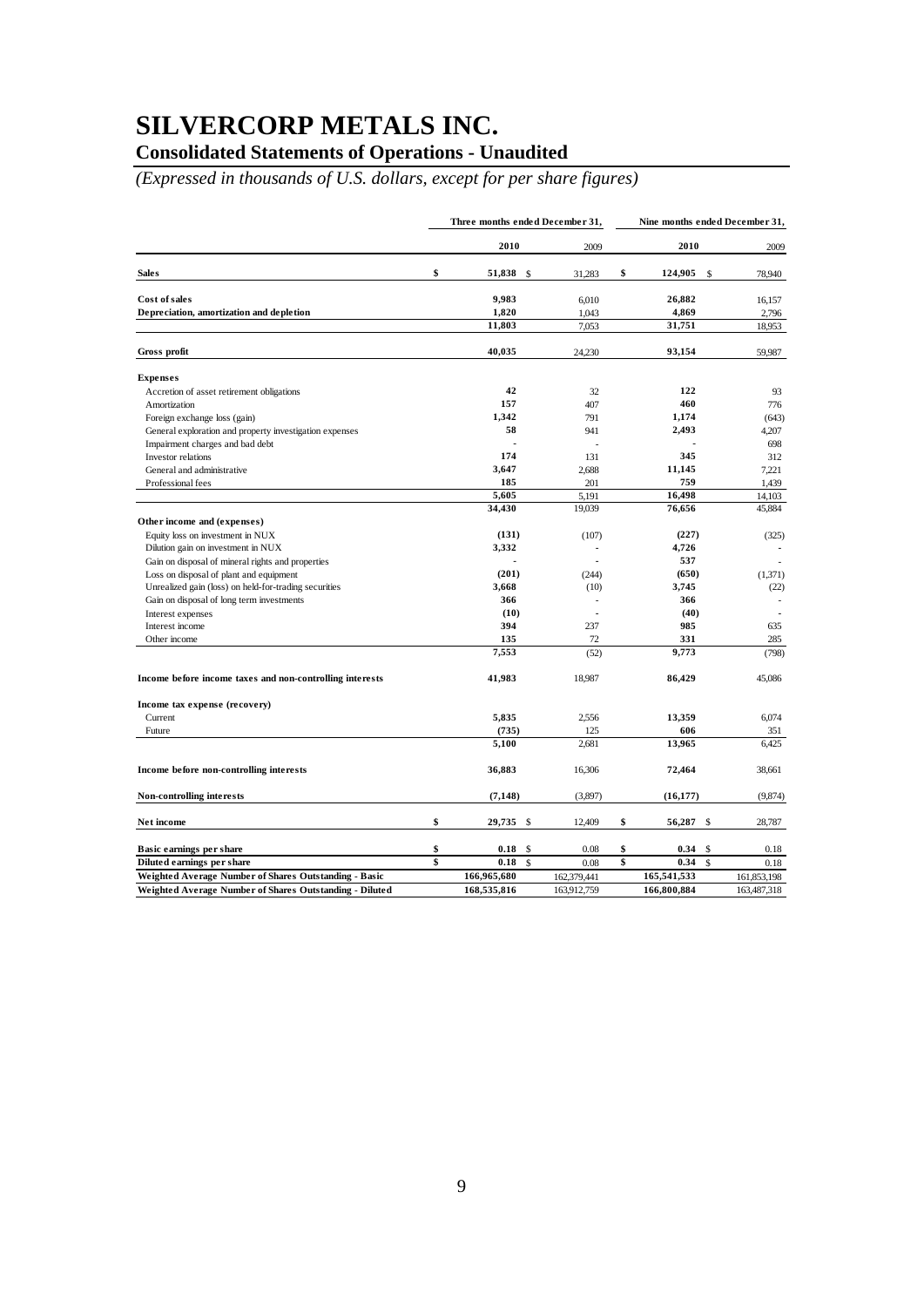### **SILVERCORP METALS INC. Consolidated Statements of Cash Flows - Unaudited**

*(Expressed in thousands of U.S. dollars)*

|                                                              | Three months ended December 31, |                          | Nine months ended December 31, |                                |           |
|--------------------------------------------------------------|---------------------------------|--------------------------|--------------------------------|--------------------------------|-----------|
|                                                              |                                 | 2010                     | 2009                           | 2010                           | 2009      |
| Cash provided by (used in)                                   |                                 |                          |                                |                                |           |
| <b>Operating activities</b>                                  |                                 |                          |                                |                                |           |
| Net income for the period                                    | \$                              | 29,735 \$                | 12,409                         | \$<br>\$<br>56,287             | 28,787    |
| Add (deduct) items not affecting cash:                       |                                 |                          |                                |                                |           |
| Accretion of asset retirement obligations                    |                                 | 42                       | 32                             | 122                            | 93        |
| Depreciation, amortization and depletion                     |                                 | 1.977                    | 1.450                          | 5,329                          | 3,572     |
| Equity loss on investment in NUX                             |                                 | 131                      | 107                            | 227                            | 325       |
| Dilution gain on investment in NUX                           |                                 | (3, 332)                 |                                | (4, 726)                       |           |
| Future income tax expenses (recovery)                        |                                 | (735)                    | 125                            | 606                            | 351       |
| Impairment charges and bad debt                              |                                 |                          |                                |                                | 698       |
| Unrealized loss (gain) on held-for-trading securities        |                                 | (3,668)                  | 10                             | (3,745)                        | 22        |
| Gain on disposal of long term investments                    |                                 | (366)                    |                                | (366)                          |           |
| Gain on disposal of mineral rights and properties            |                                 |                          |                                | (537)                          |           |
| Loss on disposal of plant and equipment                      |                                 | 201                      | 244                            | 650                            | 1,371     |
| Non-controlling interests                                    |                                 | 7,148                    | 3,897                          | 16,177                         | 9,874     |
| Stock-based compensation                                     |                                 | 522                      | 423                            | 1,749                          | 1,322     |
| Unrealized foreign exchange loss (gain)                      |                                 | (77)                     | 48                             | 117                            | (970)     |
| Changes in non-cash working capital                          |                                 | 469                      | (2, 819)                       | (1,966)                        | (3,221)   |
| Cash provided by operating activities                        |                                 | 32,047                   | 15,926                         | 69,924                         | 42,224    |
|                                                              |                                 |                          |                                |                                |           |
| <b>Investing activities</b>                                  |                                 |                          |                                |                                |           |
| Mineral rights and properties                                |                                 |                          |                                |                                |           |
| Acquisition and capital expenditures                         |                                 | (8, 460)                 | (3,290)                        | (20, 378)                      | (11, 031) |
| Proceeds on disposals                                        |                                 |                          |                                | 537                            |           |
| Plant and equipment                                          |                                 |                          |                                |                                |           |
| Acquisition                                                  |                                 | (2, 804)                 | (574)                          | (6, 210)                       | (1, 382)  |
| Proceeds on disposals                                        |                                 |                          | 14                             | 1                              | 133       |
| Long-term investments                                        |                                 |                          |                                |                                |           |
| Acquisition                                                  |                                 | (8.319)                  |                                | (10.338)                       | (1, 323)  |
| Proceeds on disposals                                        |                                 | 1,113                    |                                | 1,113                          |           |
| Net redemption (purchase) of short term investments          |                                 | 16,900                   | (4, 532)                       | 17,109                         | (5,251)   |
| Prepayments to acquire plant and equipment                   |                                 | (955)                    | 1,360                          | (2, 187)                       | (638)     |
| Cash used in investing activities                            |                                 | (2,525)                  | (7,022)                        | (20, 353)                      | (19, 492) |
|                                                              |                                 |                          |                                |                                |           |
| <b>Financing activities</b>                                  |                                 |                          |                                |                                |           |
| Advances to related parties, net of repayments received      |                                 | 8                        | 49                             | 313                            | (56)      |
| Bank loan and notes payable                                  |                                 |                          |                                |                                |           |
| Proceeds                                                     |                                 |                          |                                |                                | 2,927     |
| Repayments                                                   |                                 |                          |                                | (1, 473)                       | (658)     |
| Non-controlling interests                                    |                                 |                          |                                |                                |           |
| Distribution                                                 |                                 | (10, 582)                | (3,898)                        | (10, 582)                      | (7, 191)  |
| Cash dividends distributed                                   |                                 | (3,233)                  | (3,366)                        | (9,607)                        | (8,898)   |
| Capital stock                                                |                                 |                          |                                |                                |           |
| Proceeds from issuance of common shares                      |                                 | 111,934                  | 770                            | 113,951                        | 828       |
| Cash provided by (used in) financing activities              |                                 | 98,127                   | (6, 445)                       | 92,602                         | (13, 048) |
|                                                              |                                 |                          |                                |                                |           |
| Effect of exchange rate changes on cash and cash equivalents |                                 | 2,516                    | 1,228                          | 3,637                          | 2.349     |
|                                                              |                                 |                          |                                |                                |           |
| Increase in cash and cash equivalents                        |                                 | 130,165                  | 3,687                          | 145,810                        | 12,033    |
|                                                              |                                 |                          |                                |                                |           |
| Cash and cash equivalents, beginning of period               |                                 | 66,263                   | 49,816                         | 50,618                         | 41,470    |
|                                                              |                                 |                          |                                |                                |           |
| Cash and cash equivalents, end of period                     | \$                              | 196,428<br><sup>\$</sup> | 53,503                         | \$<br>196,428<br><sup>\$</sup> | 53,503    |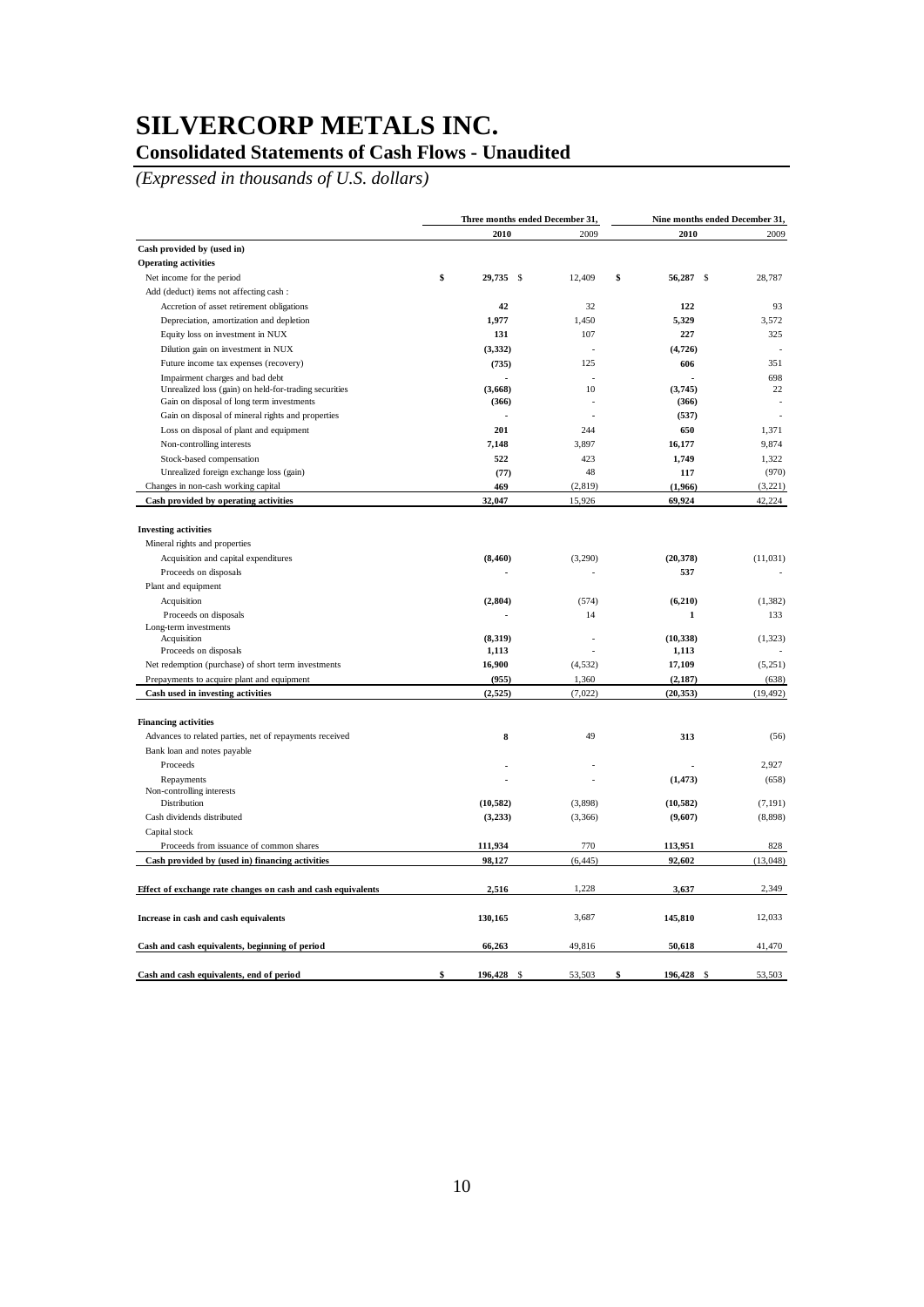### **Mining Data**

| Q3 Fiscal 2011                                                    | Three months ended December 31, 2010 |                   |            |              |  |
|-------------------------------------------------------------------|--------------------------------------|-------------------|------------|--------------|--|
|                                                                   | <b>YING</b>                          | <b>HPG&amp;LM</b> | <b>TLP</b> | <b>Total</b> |  |
|                                                                   |                                      |                   |            |              |  |
| <b>Production Data</b><br><b>Mine Data</b>                        |                                      |                   |            |              |  |
| Ore Mined (tonne)                                                 |                                      |                   |            |              |  |
| <b>Direct Smelting Ore (tonne)</b>                                | 3,640                                | 71                |            | 3,711        |  |
| <b>Stockpiled Ore (tonne)</b>                                     | 82,101                               | 22,216            | 59,184     | 163,502      |  |
|                                                                   | 85,741                               | 22,287            | 59,184     | 167,213      |  |
| Run of Mine Ore (tonne)                                           |                                      |                   |            |              |  |
| <b>Direct Smelting Ore (tonne)</b>                                | 3,640                                | 71                |            | 3,711        |  |
| Ore Milled (tonne)                                                | 81,700                               | 19,644            | 56,473     | 157,817      |  |
|                                                                   | 85,340                               | 19,715            | 56,473     | 161,528      |  |
| Mining cost per tonne of ore mined $(\$)$                         | 64.12                                | 67.06             | 46.50      | 58.28        |  |
| Cash mining cost per tonne of ore mined (\$)                      | 49.85                                | 58.15             | 42.33      | 48.30        |  |
| Non cash mining cost per tonne of ore mined (\$)                  | 14.27                                | 8.91              | 4.17       | 9.98         |  |
|                                                                   |                                      |                   |            |              |  |
| Unit shipping $\cos(s)$                                           | 3.59                                 | 3.02              | 3.26       | 3.40         |  |
| Milling cost per tonne of ore milled $(\$)$                       | 13.89                                | 13.21             | 13.56      | 13.69        |  |
| Cash milling cost per tonne of ore milled (\$)                    | 12.22                                | 11.81             | 12.06      | 12.11        |  |
| Non cash milling cost per tonne of ore milled (\$)                | 1.67                                 | 1.40              | 1.50       | 1.58         |  |
| <b>Average Production Cost</b>                                    |                                      |                   |            |              |  |
| <b>Silver</b> ( $$ per ounce$ )                                   | 3.37                                 | 8.48              | 10.74      | 4.63         |  |
| $Gold$ ( $$$ per ounce)                                           | 145.84                               | 407.64            |            | 211.60       |  |
| <b>Lead</b> ( $$per pound$ )                                      | 0.15                                 | 0.36              | 0.47       | 0.20         |  |
| <b>Zinc</b> $(\$ per pound)$                                      | 0.12                                 | 0.29              | 0.37       | 0.16         |  |
| Total production cost per ounce of Silver (\$)                    | (7.67)                               | (2.13)            | 3.96       | (5.93)       |  |
| Total cash cost per ounce of Silver (\$)                          | (8.76)                               | (3.90)            | 2.37       | (7.13)       |  |
| <b>Total Recovery of the Run of Mine Ore</b>                      |                                      |                   |            |              |  |
| Silver $(%)$                                                      | 92.9                                 | 92.7              | 85.9       | 92.0         |  |
| Lead $(%$                                                         | 96.6                                 | 95.4              | 88.4       | 95.3         |  |
| Zinc $(\% )$                                                      | 70.1                                 | 67.1              | 71.1       | 70.1         |  |
| <b>Head Grades of Run of Mine Ore</b>                             |                                      |                   |            |              |  |
| <b>Silver</b> (gram/tonne)                                        | 499.0                                | 186.0             | 125.0      | 330.0        |  |
| <b>Lead</b> $(%$                                                  | 8.3                                  | 4.1               | 2.3        | 5.7          |  |
| Zinc $(%$                                                         | 2.9                                  | 0.6               | 0.8        | 1.8          |  |
| Sales Data                                                        |                                      |                   |            |              |  |
| <b>Metal Sales</b>                                                |                                      |                   |            |              |  |
| Silver (in thousands of ounce)                                    | 1,241                                | 105               | 177        | 1,523        |  |
| <b>Gold</b> (in thousands of ounce)                               | 0.4                                  | 0.4               | 0.0        | 0.8          |  |
| <b>Lead</b> (in thousands of pound)                               | 14,862                               | 1,618             | 2,314      | 18,795       |  |
| <b>Zinc</b> (in thousands of pound)                               | 3,954                                | 167               | 671        | 4,791        |  |
| <b>Metal Sales</b>                                                |                                      |                   |            |              |  |
| Silver $(\$)$                                                     | 25,248                               | 2,142             | 3,610      | 31,000       |  |
| $\text{Gold}\,(\text{\$})$                                        | 392                                  | 359               | 1          | 752          |  |
| Lead $(\$)$                                                       | 13,263                               | 1,418             | 2,071      | 16,752       |  |
| Zinc $(\$)$                                                       | 2,750                                | 117               | 467        | 3,334        |  |
|                                                                   | 41,653                               | 4,036             | 6,149      | 51,838       |  |
| Average Selling Price, Net of Value Added Tax and Smelter Charges |                                      |                   |            |              |  |
| Silver $(5 per ounce)$                                            | 20.34                                | 20.49             | 20.39      | 20.36        |  |
| $Gold$ (\$ per ounce)                                             | 881.35                               | 985.07            |            | 946.61       |  |
| <b>Lead</b> ( $$per pound$ )                                      | 0.89                                 | 0.88              | 0.89       | 0.89         |  |
| Zinc (\$ per pound)                                               | 0.70                                 | 0.70              | 0.70       | 0.70         |  |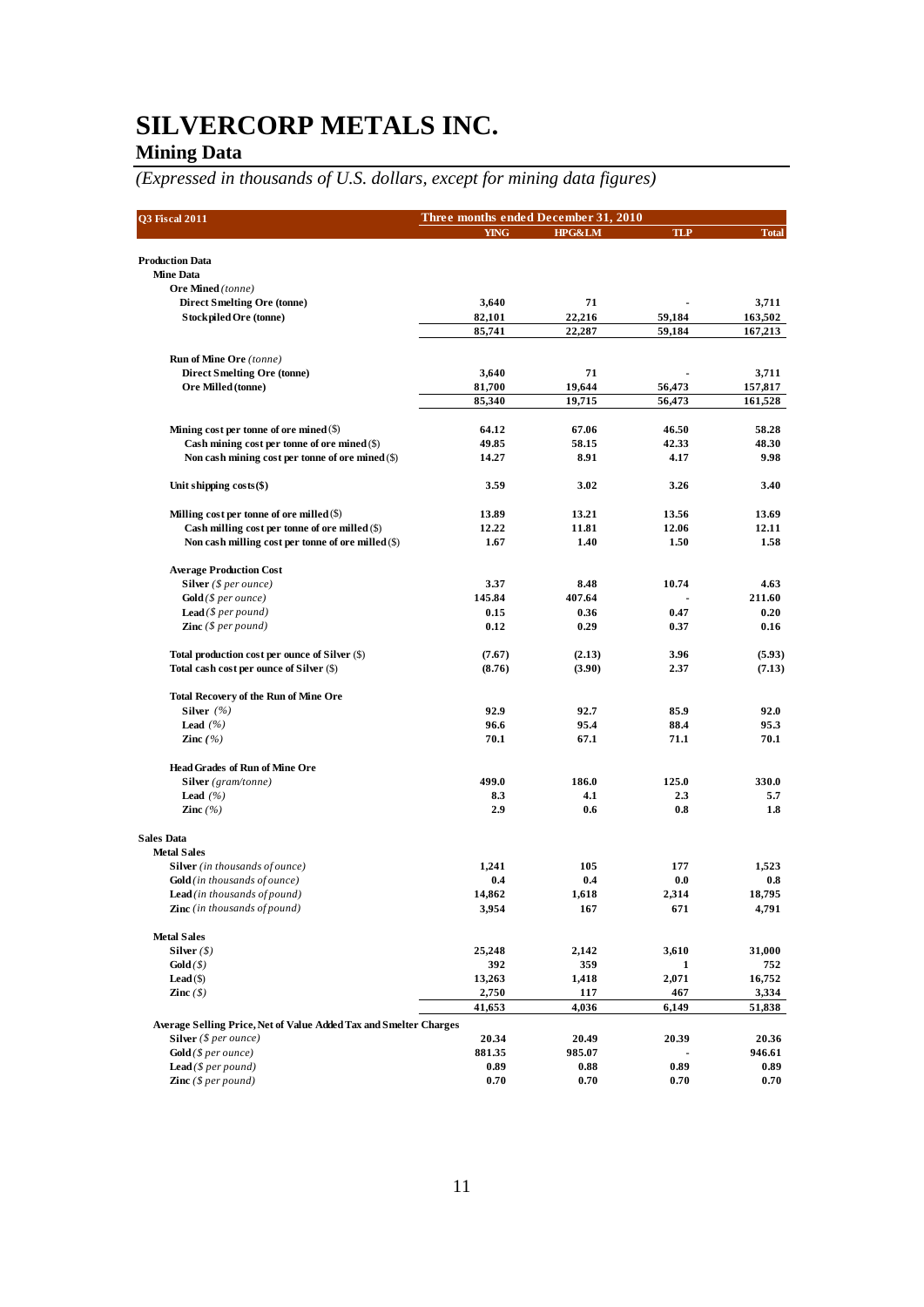### **Mining Data**

| <b>O3 Fiscal 2010</b>                                             | Three months ended December 31, 2009 |        |                          |              |
|-------------------------------------------------------------------|--------------------------------------|--------|--------------------------|--------------|
|                                                                   | <b>YING</b>                          | HPG&LM | <b>TLP</b>               | <b>Total</b> |
| <b>Production Data</b>                                            |                                      |        |                          |              |
| <b>Mine Data</b>                                                  |                                      |        |                          |              |
| Ore Mined (tonne)                                                 |                                      |        |                          |              |
| <b>Direct Smelting Ore (tonne)</b>                                | 3,357                                | 72     |                          | 3,428        |
| <b>Stockpiled Ore (tonne)</b>                                     | 82,711                               | 17,200 | 15,995                   | 115,907      |
|                                                                   | 86,068                               | 17,272 | 15,995                   | 119,335      |
| <b>Run of Mine Ore</b> (tonne)                                    |                                      |        |                          |              |
| <b>Direct Smelting Ore (tonne)</b>                                | 3,357                                | 72     |                          | 3,428        |
| Ore Milled (tonne)                                                | 70,776                               | 14,943 | 1,313                    | 87,032       |
|                                                                   | 74.133                               | 15,015 | 1,313                    | 90,460       |
| Mining cost per tonne of ore mined $(\$)$                         | 56.90                                | 59.96  | 60.40                    | 57.81        |
| Cash mining cost per tonne of ore mined $(\$)$                    | 45.75                                | 56.10  | 58.30                    | 48.93        |
| Non cash mining cost per tonne of ore mined (\$)                  | 11.15                                | 3.86   | 2.10                     | 8.88         |
|                                                                   |                                      |        |                          |              |
| Unit shipping $costs(\text{$\$})$                                 | 3.60                                 | 2.78   | 2.80                     | 3.38         |
| Milling cost per tonne of ore milled $(\$)$                       | 11.48                                | 11.94  | 61.21                    | 12.28        |
| Cash milling cost per tonne of ore milled (\$)                    | 10.45                                | 10.85  | 44.28                    | 11.01        |
| Non cash milling cost per tonne of ore milled (\$)                | 1.02                                 | 1.09   | 16.92                    | 1.27         |
| <b>Average Production Cost</b>                                    |                                      |        |                          |              |
| <b>Silver</b> (\$ per ounce)                                      | 2.58                                 | 5.63   | 13.10                    | 2.93         |
| <b>Gold</b> (\$ per ounce)                                        | 83.44                                | 288.55 |                          | 128.91       |
| <b>Lead</b> ( $$per pound$ )                                      | 0.15                                 | 0.31   | 0.87                     | 0.17         |
| <b>Zinc</b> (\$ per pound)                                        | 0.13                                 | 0.24   |                          | 0.14         |
| Total production cost per ounce of Silver (\$)                    | (7.47)                               | (2.15) | 15.00                    | (6.87)       |
| Total cash cost per ounce of Silver (\$)                          | (8.36)                               | (2.71) | 14.00                    | (7.73)       |
| <b>Total Recovery of the Run of Mine Ore</b>                      |                                      |        |                          |              |
| Silver $(%$                                                       | 91.0                                 | 85.9   | 86.4                     | 92.1         |
| <b>Lead</b> $(\%)$                                                | 95.8                                 | 94.0   | 90.5                     | 96.7         |
| Zinc $(\% )$                                                      | 76.0                                 | 75.0   |                          | 75.9         |
| <b>Head Grades of Run of Mine Ore</b>                             |                                      |        |                          |              |
| Silver (gram/tonne)                                               | 488.5                                | 235.7  | 86.9                     | 440.8        |
| <b>Lead</b> $(\% )$                                               | 9.0                                  | 5.3    | 2.7                      | 8.3          |
| Zinc $(\% )$                                                      | 3.4                                  | 0.9    |                          | 3.0          |
| <b>Sales Data</b>                                                 |                                      |        |                          |              |
| <b>Metal Sales</b>                                                |                                      |        |                          |              |
| <b>Silver</b> (in thousands of ounce)                             | 1,086                                | 133    | 1                        | 1,220        |
| <b>Gold</b> (in thousands of ounce)                               | 0.2                                  | 0      |                          | 0.5          |
| <b>Lead</b> (in thousands of pound)                               | 14,327                               | 1,873  | 11                       | 16,211       |
| <b>Zinc</b> (in thousands of pound)                               | 4,038                                | 416    | $\overline{\phantom{0}}$ | 4,454        |
| <b>Metal Sales</b>                                                |                                      |        |                          |              |
| Silver $(\$)$                                                     | 14,094                               | 1,739  | 11                       | 15,844       |
| $\text{Gold}\,(\text{\$})$                                        | 84                                   | 219    | $\overline{\phantom{a}}$ | 303          |
| Lead $(\$)$                                                       | 10,917                               | 1,358  | 8                        | 12,283       |
| Zinc $(\$)$                                                       | 2,618                                | 235    | $\overline{\phantom{a}}$ | 2,853        |
|                                                                   | 27,713                               | 3,551  | 19                       | 31,283       |
| Average Selling Price, Net of Value Added Tax and Smelter Charges |                                      |        |                          |              |
| <b>Silver</b> ( $$ per ounce$ )                                   | 12.98                                | 13.11  | 11.00                    | 12.99        |
| $Gold$ (\$ per ounce)                                             | 420.00                               | 671.78 |                          | 571.70       |
| <b>Lead</b> $(S$ per pound)                                       | 0.76                                 | 0.72   | 0.73                     | 0.76         |
| <b>Zinc</b> $(S \text{ per pound})$                               | 0.65                                 | 0.56   |                          | 0.64         |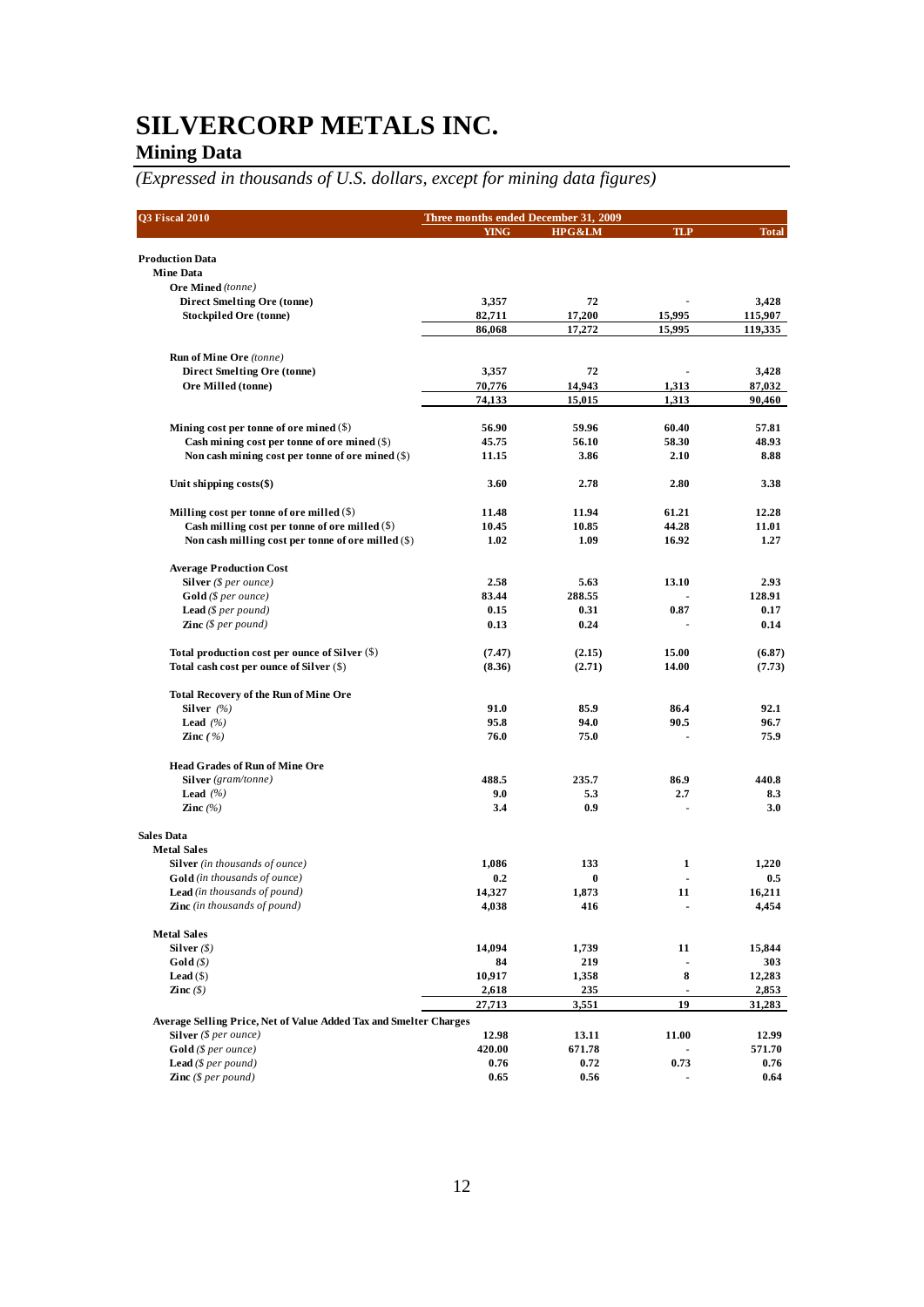### **Mining Data**

| <b>Q3 Fiscal 2011</b>                                                      | Nine months ended December 31, 2010 |              |                 |                  |  |
|----------------------------------------------------------------------------|-------------------------------------|--------------|-----------------|------------------|--|
|                                                                            | <b>YING</b>                         | HPG&LM       | <b>TLP</b>      | <b>Total</b>     |  |
|                                                                            |                                     |              |                 |                  |  |
| <b>Production Data</b><br><b>Mine Data</b>                                 |                                     |              |                 |                  |  |
| <b>Ore Mined</b> (tonne)                                                   |                                     |              |                 |                  |  |
| <b>Direct Smelting Ore (tonne)</b>                                         | 9,996                               | 196          | 10              | 10,202           |  |
| <b>Stockpiled Ore (tonne)</b>                                              | 244,161                             | 55,159       | 157,117         | 456,437          |  |
|                                                                            | 254,157                             | 55,355       | 157,127         | 466,639          |  |
|                                                                            |                                     |              |                 |                  |  |
| Run of Mine Ore (tonne)                                                    |                                     |              |                 |                  |  |
| <b>Direct Smelting Ore (tonne)</b>                                         | 9,996                               | 196          | 10              | 10,202           |  |
| Ore Milled (tonne)                                                         | 243,593                             | 53,568       | 153,907         | 451,068          |  |
|                                                                            | 253,589                             | 53,764       | 153,917         | 461,270          |  |
| Mining cost per tonne of ore mined $(\$)$                                  | 58.06                               | 64.45        | 38.57           | 52.25            |  |
| Cash mining cost per tonne of ore mined (\$)                               | 45.49                               | 57.07        | 34.63           | 43.20            |  |
| Non cash mining cost per tonne of ore mined (\$)                           | 12.57                               | 7.38         | 3.94            | 9.05             |  |
|                                                                            |                                     |              |                 |                  |  |
| Unit shipping $costs(\$)$                                                  | 3.57                                | 3.23         | 3.24            | 3.42             |  |
| Milling cost per tonne of ore milled (\$)                                  | 13.30                               | 12.84        | 13.30           | 13.25            |  |
| Cash milling cost per tonne of ore milled (\$)                             | 11.63                               | 11.43        | 11.67           | 11.62            |  |
| Non cash milling cost per tonne of ore milled (\$)                         | 1.67                                | 1.41         | 1.63            | 1.63             |  |
| <b>Average Production Cost</b>                                             |                                     |              |                 |                  |  |
| <b>Silver</b> ( $$ per ounce$ )                                            | 3.11                                | 7.89         | 8.87            | 4.18             |  |
| $\text{Gold}(\$ \text{ per ounce})$                                        | 160.08                              | 436.66       | 447.24          | 222.62           |  |
| <b>Lead</b> ( $$per pound$ )                                               | 0.15                                | 0.38         | 0.44            | 0.21             |  |
| <b>Zinc</b> $(\$ per pound)$                                               | 0.12                                | 0.29         | 0.35            | 0.17             |  |
|                                                                            |                                     |              |                 |                  |  |
| Total production cost per ounce of Silver (\$)                             | (6.83)                              | (0.97)       | 1.74            | (5.46)           |  |
| Total cash cost per ounce of Silver (\$)                                   | (7.87)                              | (2.42)       | 0.03            | (6.60)           |  |
| <b>Total Recovery of the Run of Mine Ore</b>                               |                                     |              |                 |                  |  |
| Silver $(%)$                                                               | 92.3                                | 87.3         | 87.9            | 91.2             |  |
| <b>Lead</b> $(%$                                                           | 96.4                                | 94.7         | 88.6            | 95.1             |  |
| Zinc $(%$                                                                  | 70.1                                | 60.3         | 70.4            | 69.5             |  |
| <b>Head Grades of Run of Mine Ore</b>                                      |                                     |              |                 |                  |  |
| <b>Silver</b> (gram/tonne)                                                 | 476.8                               | 229.3        | 135.1           | 322.8            |  |
| <b>Lead</b> $(%$                                                           | 8.1                                 | 1.8          | 2.1             | 5.8              |  |
| Zinc $(\% )$                                                               | 2.8                                 | 0.6          | 1.8             | 1.9              |  |
|                                                                            |                                     |              |                 |                  |  |
| <b>Sales Data</b><br><b>Metal Sales</b>                                    |                                     |              |                 |                  |  |
|                                                                            |                                     | 275          | 494             | 4.253            |  |
| <b>Silver</b> (in thousands of ounce)                                      | 3,484                               |              | 0.2             | 2.2              |  |
| <b>Gold</b> (in thousands of ounce)                                        | 1.1                                 | 0.9          |                 |                  |  |
| <b>Lead</b> (in thousands of pound)<br><b>Zinc</b> (in thousands of pound) | 42,578<br>10,834                    | 4,423<br>435 | 7,625<br>1,822  | 54,626<br>13,091 |  |
|                                                                            |                                     |              |                 |                  |  |
| <b>Metal Sales</b>                                                         |                                     |              |                 |                  |  |
| Silver $(s)$                                                               | 57,197                              | 4,582        | 8,171           | 69,950           |  |
| $\text{Gold}(\text{$\circ$})$<br>Lead $(\$)$                               | 901                                 | 803          | 158<br>6,225    | 1,862            |  |
|                                                                            | 34,792                              | 3,547        |                 | 44,564           |  |
| Zinc $(\$)$                                                                | 7,060<br>99,950                     | 264<br>9,196 | 1,205<br>15,759 | 8,529<br>124,905 |  |
| Average Selling Price, Net of Value Added Tax and Smelter Charges          |                                     |              |                 |                  |  |
| <b>Silver</b> ( $$ per ounce$ )                                            | 16.42                               | 16.68        | 16.54           | 16.46            |  |
| Gold(S per ounce)                                                          | 844.03                              | 923.83       | 834.28          | 889.71           |  |
| <b>Lead</b> ( $$per pound$ )                                               | 0.82                                | 0.80         | 0.82            | 0.81             |  |
| <b>Zinc</b> $(\$ per pound)$                                               | 0.65                                | 0.61         | 0.66            | 0.65             |  |